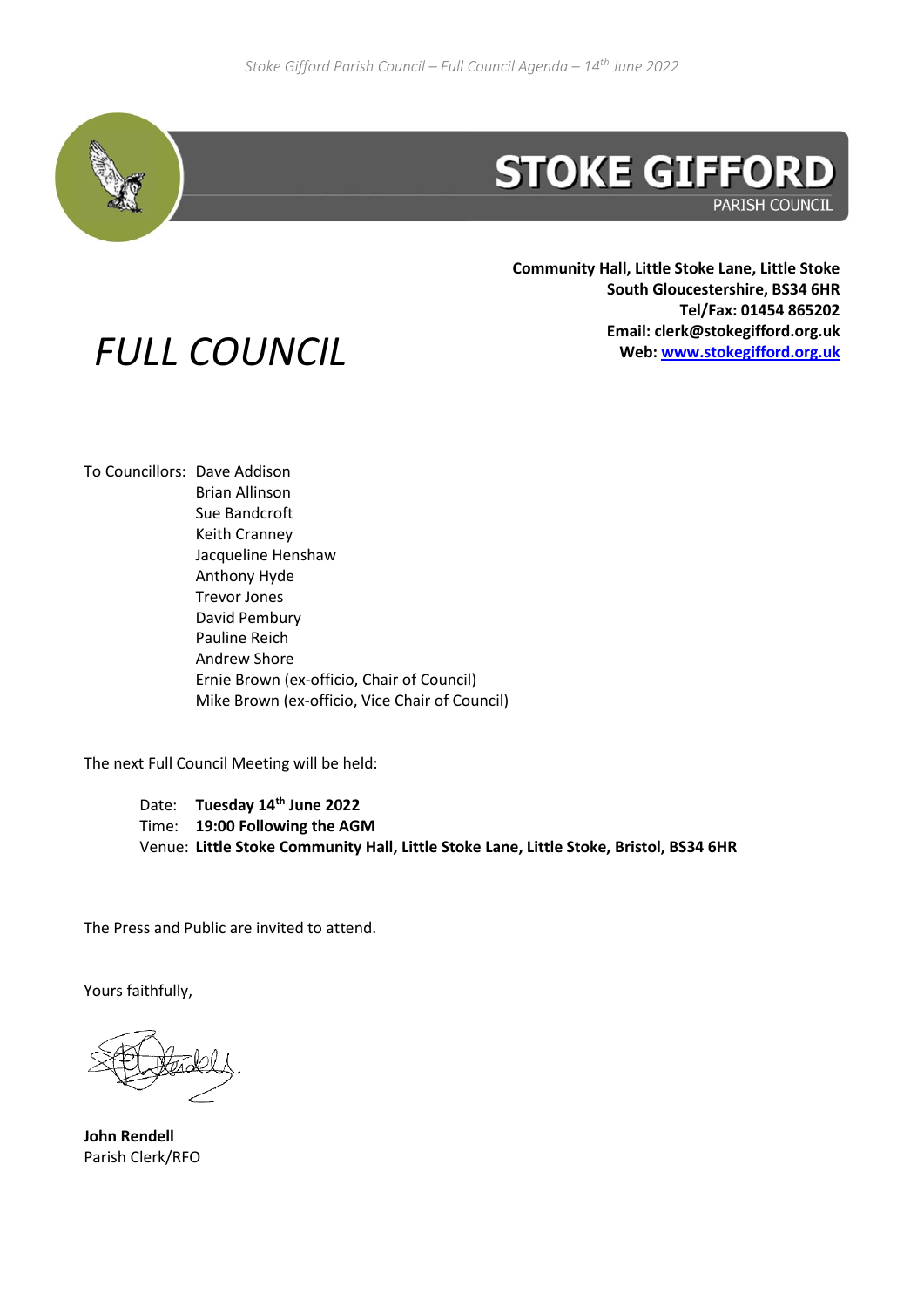## **EMERGENCY PROCEDURE**

In the event of a fire, all those present should leave the building calmly, breaking a fire alarm panel on the way out, and assemble on the far side of the car park at the assembly point.

*Please ensure mobile phones are either turned off or switched to silent during the meeting.*

## AGENDA

- 1. Welcome and apologies for absence.
- 2. To receive notification of any member's personal or prejudicial interest.
- 3. Public session (Maximum 15 minutes, up to 3 minutes per person).
- 4. To approve minutes of the last Full Council meeting dated 10<sup>th</sup> May.
- 5. To approve the expenditure and general accounts for May 2022.
- 6. Grant Aid requests:
- South Gloucestershire summer Play Scheme
- The Brightwell MS Therapy Centre
- 7. Update on Brooklands Park Community Hall.
- 8. Council approval to amend Fixed Asset value on Section 2 Accounting Statement 2021/22.
- 9. Little Stoke FC supply and install an additional 12 advertising boards around perimeter of the football pitch.
- 10. To receive updates from Parish Council Committees and to consider expenditure as required relating to budgets/external funding.
- 11. To discuss and comment on current South Gloucestershire Council Consultations.
- 12. To receive updates from South Gloucestershire Council Members within the Parish of Stoke Gifford.
- 13. Planning Applications.